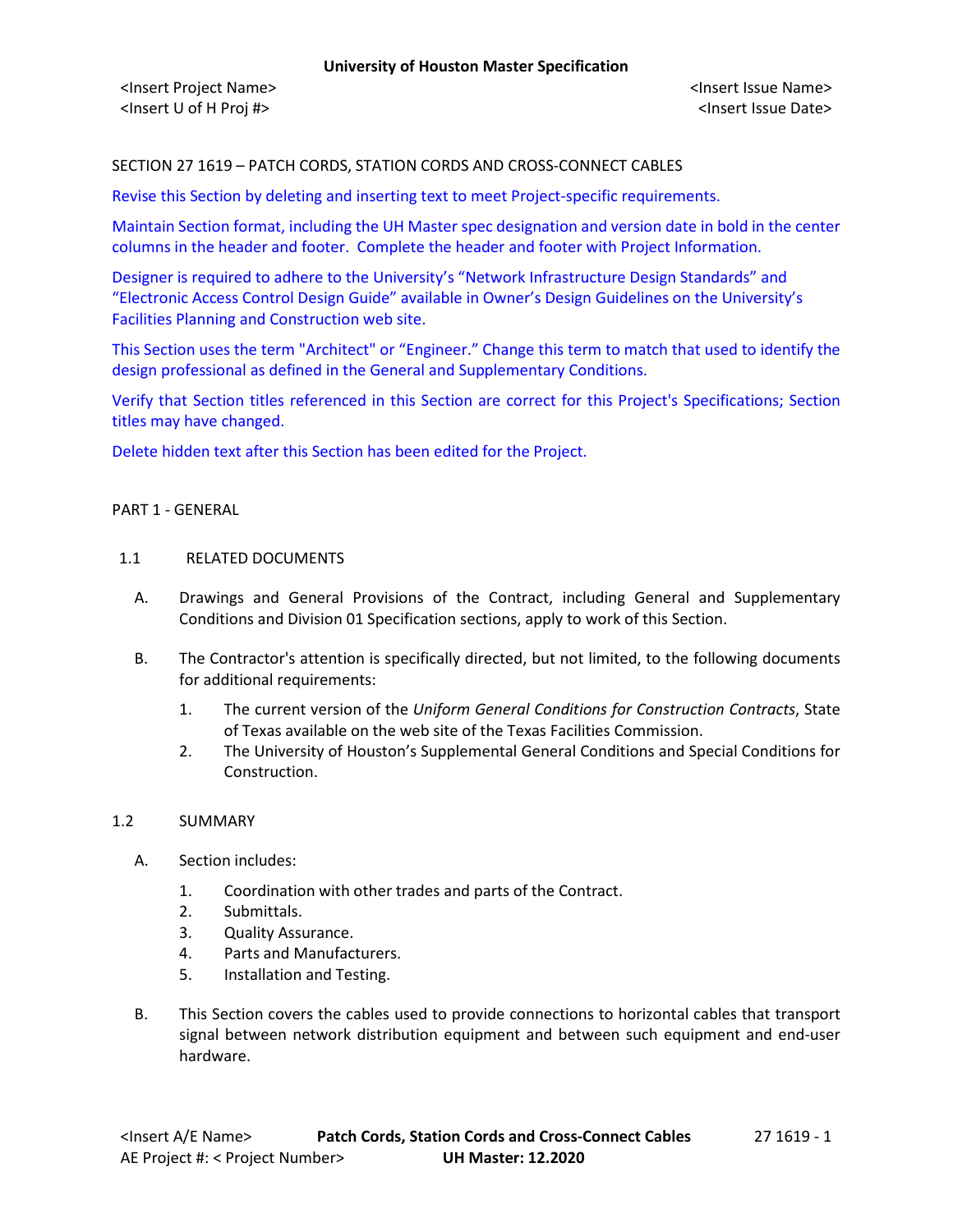<Insert Project Name> <Insert Issue Name> <Insert U of H Proj #> <Insert Issue Date>

## 1.3 SUBMITTAL ADMINISTRATIVE REQUIREMENTS

- A. Follow the Submittal Administrative Requirements as stated in Section 01 3300 "Submittal Procedures." Use electronic format only.
- 1.4 ACTION SUBMITTALS
	- A. Product Data: For each type of product.
- 1.5 INFORMATIONAL SUBMITTALS Not Used

### PART 2 - PRODUCTS

- 2.1 PARTS AND MANUFACTURERS
	- A. Refer to Section 01 2500 "Substitution Procedures" for variations from approved manufacturers or parts. Obtain written approval for substitutions from both the Owner's Project Manager and the UIT Project Manager.
	- B. Copper Cables
		- 1. Panduit
			- a. 3-foot UTPSP3
			- b. 5-foot UTPSP5
			- c. 7-foot UTPSP7
			- d. 10-foot UTPSP10
			- e. 14-foot UTPSP14
			- f. 20-foot UTPSP20
			- g. Colors: Above part numbers are off white. Append the following to part numbers to designate color.
				- $1)$  BL = Black
				- $2)$  BU = Blue
				- $3)$   $RD = Red$
				- 4) YL = Yellow
				- 5) VL = Violet
				- 6) OR = Orange
		- 2. CommScope
			- a. 3-foot UNC6-xx-3F
			- b. 5-foot UNC6-xx-5F
			- c. 7-foot UNC6-xx-7F
			- d. 10-foot UNC6-xx-10F
			- e. 14-foot UNC6-xx-15F
			- f. 20-foot UNC6-xx-20F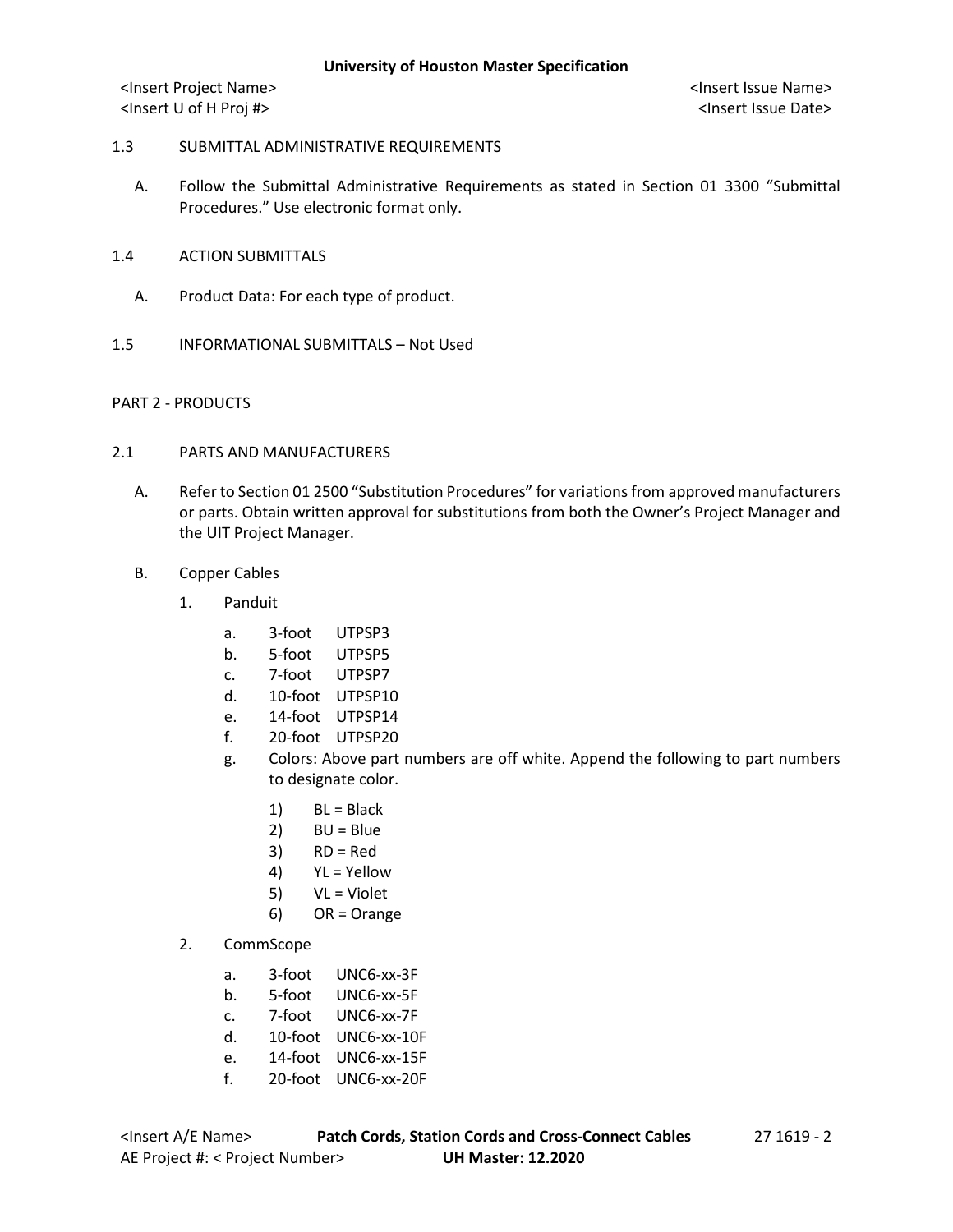### **University of Houston Master Specification**

<Insert Project Name> <Insert Issue Name> <Insert U of H Proj #> <Insert Issue Date>

- g. xx = Color Designation. Replace xx in part numbers to designate color as follows:
	- 1)  $BK = Black$
	- $2)$  BL = Blue
	- $3)$   $RD = Red$
	- 4) YL = Yellow
	- 5) VL = Violet
	- 6) OR = Orange
- C. Fiber Optic Cables
	- 1. CommScope or Corning
		- a. Single-mode: Fiber Optic Patch Cords with LC connectors yellow
		- b. Multi-mode: Fiber Optic Patch Cords with ST connectors orange

# PART 3 - EXECUTION

## 3.1 GENERAL INSTALLATION

- A. Cooperate and coordinate with Owner's Voice and Data Communications Equipment providers as required to ensure proper integration and connectivity between systems.
- B. Furnish and install all patch cords in conjunction with Owner's Voice and Data Communications Equipment providers.
- C. Provide adequate technician support when Owner's Voice and Data Communications Equipment providers are planning and installing new voice and data equipment installation and connectivity.
- D. Field terminated patch cables are not permitted.
- E. Label copper and fiber optic patch cables as described in Section 27 0553 "Identification for Communications Systems."

# 3.2 COPPER CABLE

- A. Furnish and install two Category 6 copper patch cables (one 5 feet in length and one 7 feet in length) for each horizontal cable installed.
- B. Protect the minimum bend radius of 4 times the cable diameter on all copper patch cables.
- C. Assure that, at minimum, every horizontal cabling permanent link in the installation meets or exceeds performance characteristics of the field test specifications defined in ANSI/TIA-568.2-D *Balanced Twisted-Pair Telecommunications Cabling and Components Standard*.
- D. Copper Patch Cable Color: